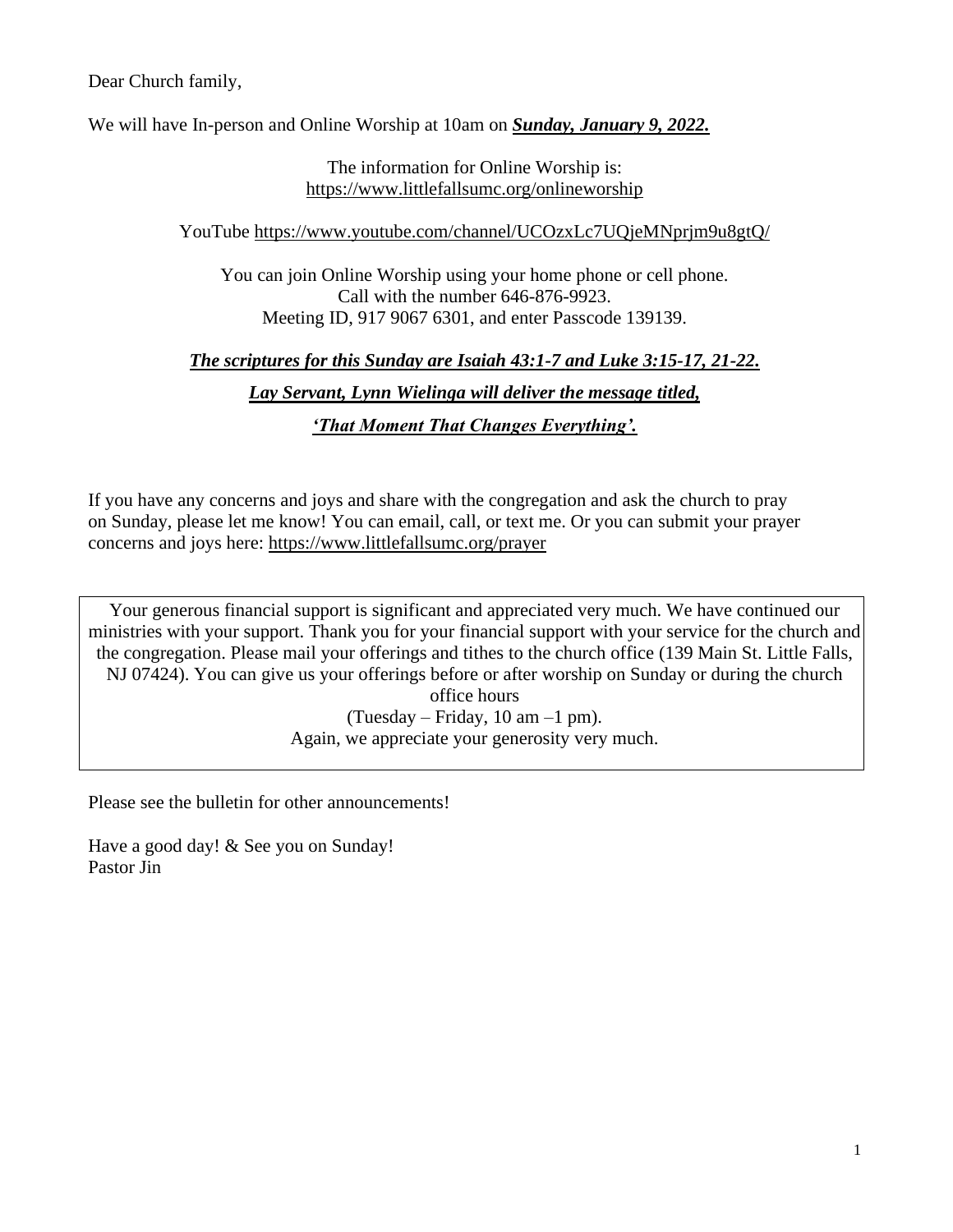### **Little Falls United Methodist Church**

**Worship Bulletin**

**Epiphany / Baptism of the the Lord**

**January 9, 2022 - Sunday Worship: 10 AM**



**139 Main Street, Little Falls, NJ 07424 Office Phone: (973) 256-0993 Website: [www.LittleFallsUMC.org](http://www.littlefallsumc.org/) Email: [Info@LittleFallsUMC.org](mailto:Info@LittleFallsUMC.org)**

*"A Welcoming Community of Faith, Hope, Mission and Outreach Sharing Christ's Love" "Making Disciples of Jesus Christ for the Transformation of the World"*

**"I appeal to you therefore, brothers and sisters, by the mercies of God, to present your bodies as a living sacrifice, holy and acceptable to God, which is your spiritual worship." (Romans 12:1)**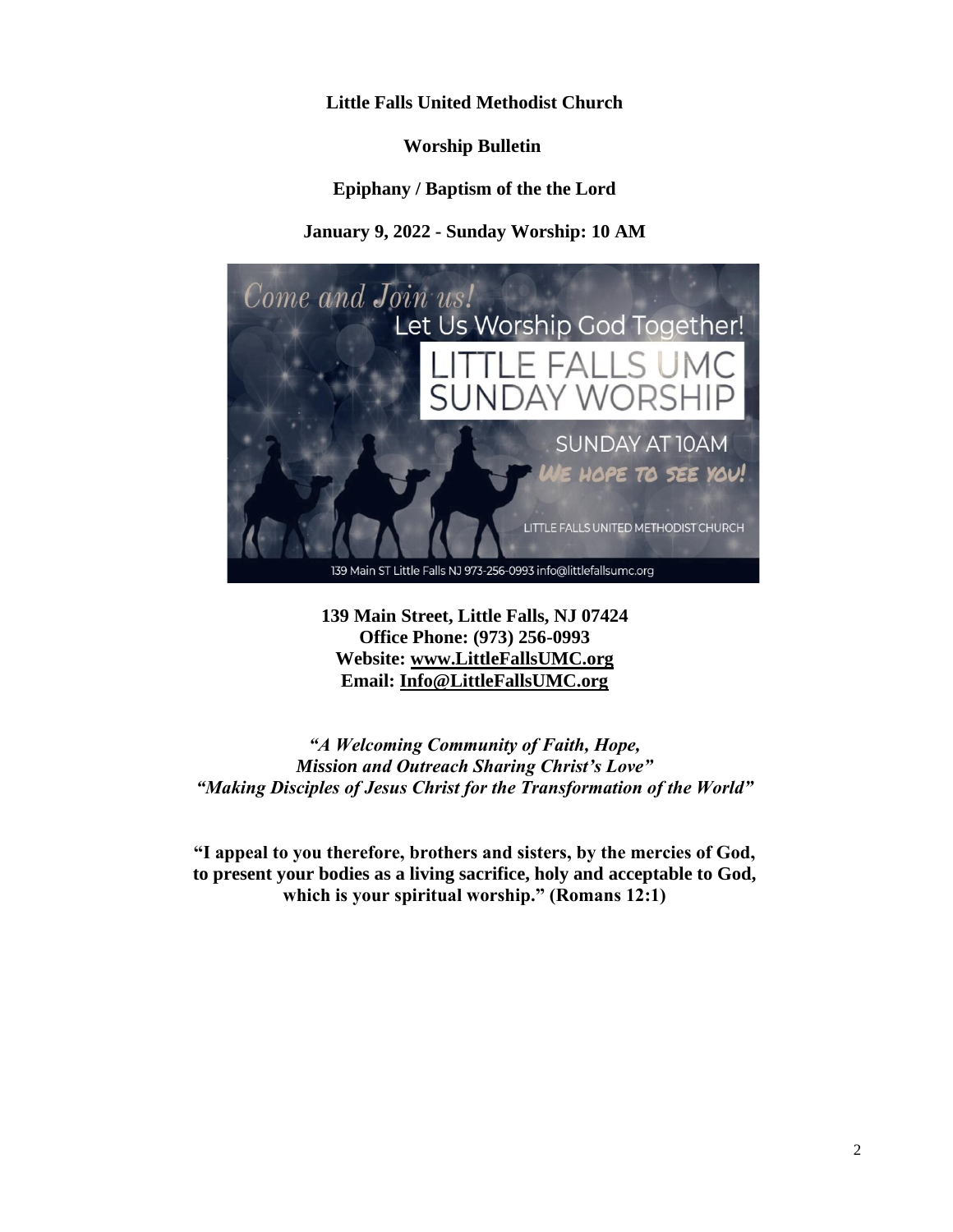## ⭻**Prepare your heart and body for Worship**

#### **Welcome & Greeting**

## ⭻**Call to Worship**

Leader: We are marked as God's beloved ones. **All: What have we done to deserve God's love.** Leader: God's love is God's free gift to us, always and forever. **All: Even when we are difficult and turn away from God,** Leader: God's love never vanishes from us. **All: Thanks be to God who is ever faithful to us, AMEN.**

| <b>‡Praise Song</b>        | <b>Stand By Me</b>                  | <b>UMH 512</b> |
|----------------------------|-------------------------------------|----------------|
|                            | When the storms of life are raging, |                |
| stand by me (stand by me); |                                     |                |
|                            | when the storms of life are raging, |                |
| stand by me (stand by me.) |                                     |                |
|                            | When the world is tossing me        |                |
| like a ship upon the sea   |                                     |                |

stand by me (stand by me). In the midst of tribulation, stand by me (stand by me); in the midst of tribulation,

thou who rulest wind and water,

stand by me (stand by me.) When the host of hell assail, and my strength begins to fail, thou who never lost a battle, stand by me (stand by me).

In the midst of faults and failures, stand by me (stand by me); in the midst of faults and failures, Stand by me (stand by me.) When I've done the best I can, and my friends misunderstand, thou, who knowest all about me, stand by me (stand by me).

In the midst of persecution, stand by me (stand by me); in the midst of persecution, stand by me (stand by me.) When my foes in war array undertake to stop my way, thou who saved Paul and Silas, stand by me (stand by me.)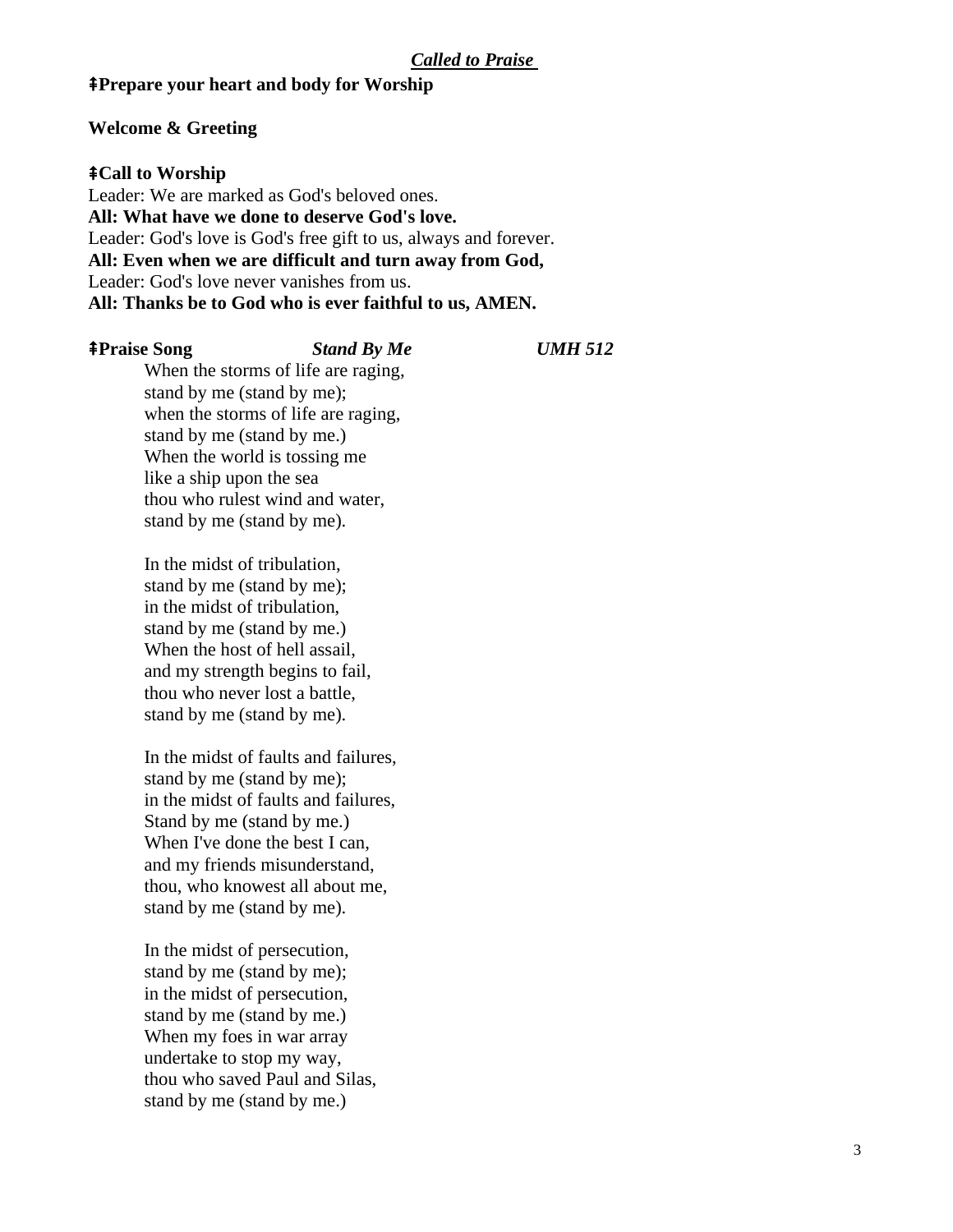When I'm growing old and feeble, stand by me (stand by me); when I'm growing old and feeble, stand by me (stand by me.) When my life becomes a burden, and I'm nearing chilly Jordan, O thou "Lily of the Valley," stand by me (stand by me).

# **Children's Time**

### **An Angry King Matthew 2:13-23**

When the Wise Men did not return, King Herod became very angry. He yelled at his soldiers, "Go and find the boy! I will be the only king of the Jews!" But God's angel warned Joseph in a dream, "Take your family and escape to Egypt. Do not return until I tell you it is safe." That night, Joseph and Mary left for Egypt with baby Jesus. Years later, God's angel said to Joseph in a dream, "King Herod is dead." So Joseph, Mary and Jesus left Egypt and went back home to Nazareth.

## **Announcements**

- We have '**In-Person' Worship in the Sanctuary** and **'Online Worship'** at 10 am on *Sunday, January 9, 2022.* You can choose In-person worship or Online worship to worship with us.
- We highly recommend you to wear a mask during in-person Worship to protect one another. We are following the CDC guideline to protect everyone.
- The Worship Bulletin will be sent to you by email (most people) or mail (those who cannot access email). You can see the bulletin on the church website,

### **<https://www.littlefallsumc.org/onlineworship>**

• We will use YouTube for Online Worship. We have used both YouTube and Facebook for Online Worship. Click the link to join in Online Worship. Please join in Online worship 10 minutes before the Worship Time!

### **YouTube<https://www.youtube.com/channel/UCOzxLc7UQjeMNprjm9u8gtQ/>**

- You can join the Online Worship by your home phone or flip cell phone. Call with the number 646-876-9923 and enter the Meeting ID, 917 9067 6301 and # Key and then press # key again! Passcode 139139.
- If you cannot join in online worship, please have Worship Service with your family at home using the attached worship bulletin. The worship bulletin includes scripture and sermon notes.
- Please email Pastor Jin (jkim@littlefallsumc.org) if you would like to share your concerns and joys with the congregation. Pastor Jin will lift up the names in the order of prayer in our worship.
- Please contact Pastor Jin or the church office if you need any help from Pastor Jin or church members! We are here to help you.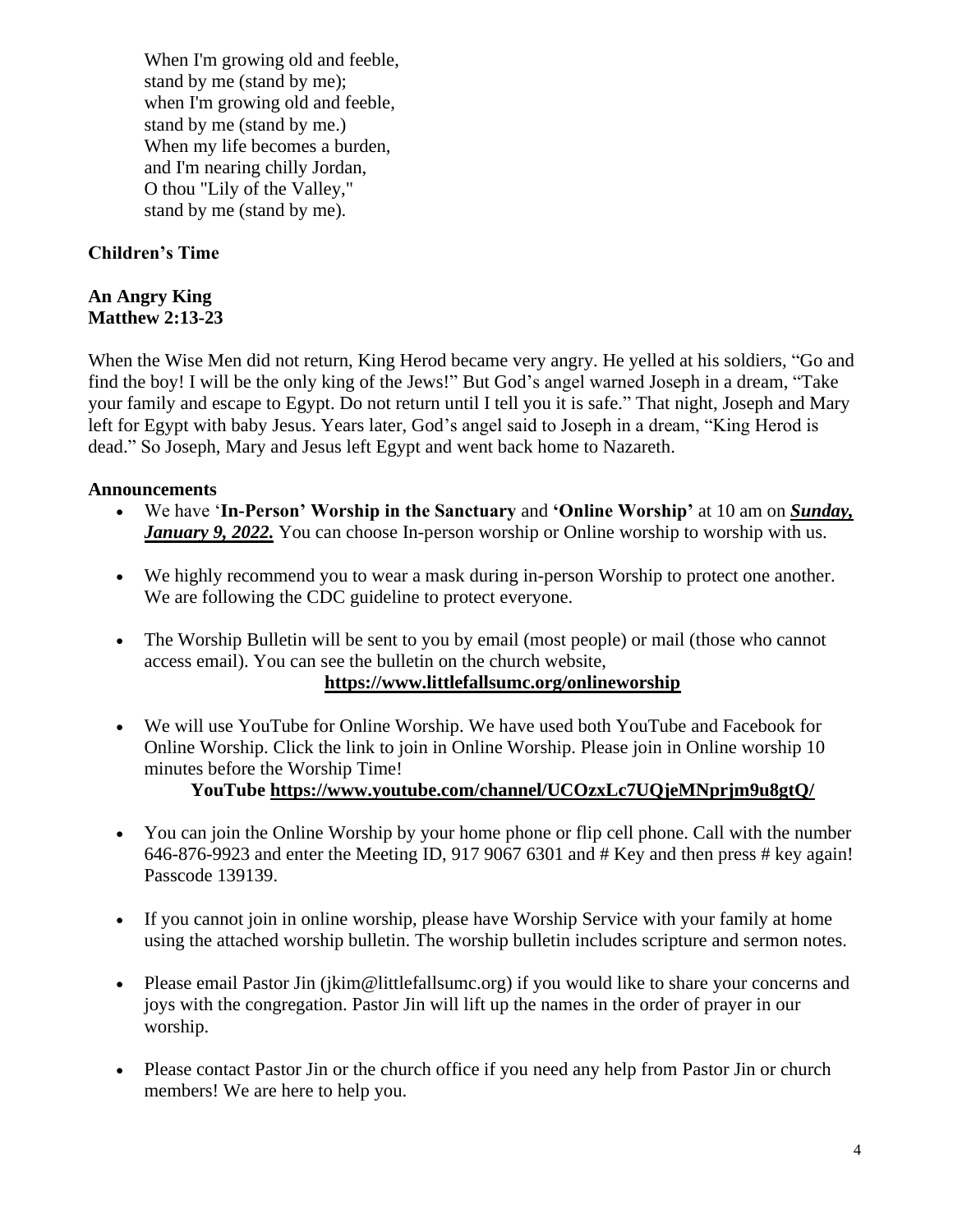- **Church Forum** The next Forum will be at 10:30 am on *Saturday, January 29, 2022.* Please join us and share your wisdom with us!
- **Stewardship Campaign Thank you to those who already gave us your pledge card.** We continue to receive pledge cards, so you are not late. please participate in our Stewardship Campaign with your generous, faithful hearts, if you didn't give us your pledge card, God Bless you as you fill out the pledge card and mail it back, drop it off at the church, put it in the offering plate, or add it to the Pledge Box in the Narthex.
- **Kids For Christ** Next Meeting will be on *January 21* at 6:30 pm. KFC is a Friday night program for children. We will have KFC every first and third Friday of the month. Please encourage children to join KFC.
- **Treasured Memories** We cancel the meeting on January 12th, due to the rain of covid-19. "Treasured Memories" is a grief group for those who have lost their loved ones. The ongoing meeting is held in Lee Lounge at 7 PM on every 2<sup>nd</sup> Wednesday of the month. Contact Allison for details (973) 800-4152 (leave message).
- **Ruth Lee Meeting –** *February 23, 2022,* **at 4pm.**
- **The Unity Circle** is starting to collect gloves, hats, scarves, and mittens to fill our snowman box. Please see Betty Caceres for more information. **Thank you for your support**
- **Shoprite Gift Card** If you want to buy a Shoprite gift card, please contact Pete (973) 595-5765 [\(detroit50@aol.com\)](mailto:detroit50@aol.com).
- **Kohl's Gift Card** If you want to buy a Kohl's gift card, please contact Allison.
- **AmazonSmile Program**  Please choose Little Falls UMC as your charity organization at https://smile.amazon.com. All services and prices will be the same and Amazon will donate 0.5% of your purchase to the church.
- Your financial support and generosity are greatly appreciated and essential for our church ministry and mission. Please consider sending your tithes and offerings to Little Falls UMC (139 Main St. Little Falls, NJ 07424). You can send your offerings and tithes to the church every week. Or you can send offerings and tithes for a month with a check. Thanks again for your generosity again!
- LFUMC FOOD PANTRY ITEMS NEEDED Many families depend on the Food Pantry on a regular basis. The Pantry needs the following non-perishable items; canned vegetables, peanut butter, jelly, adult/children's cereal, pasta & sauce, instant potatoes/rice, tuna, chicken, sardines, fruit, apple sauce, juice, and granola bars.
- **SOCKS FOR SOULS** *Do your feet get cold?* Please help Unity Circle to provide new or gently used socks to the homeless. There is a constant need. Please drop off your socks in the large white sock in the Narthex.
- **Ongoing Collection** UMW also collects postmarked stamps, can pull tabs, Box Tops for Education, and the front of greeting cards. Items are donated to different charities and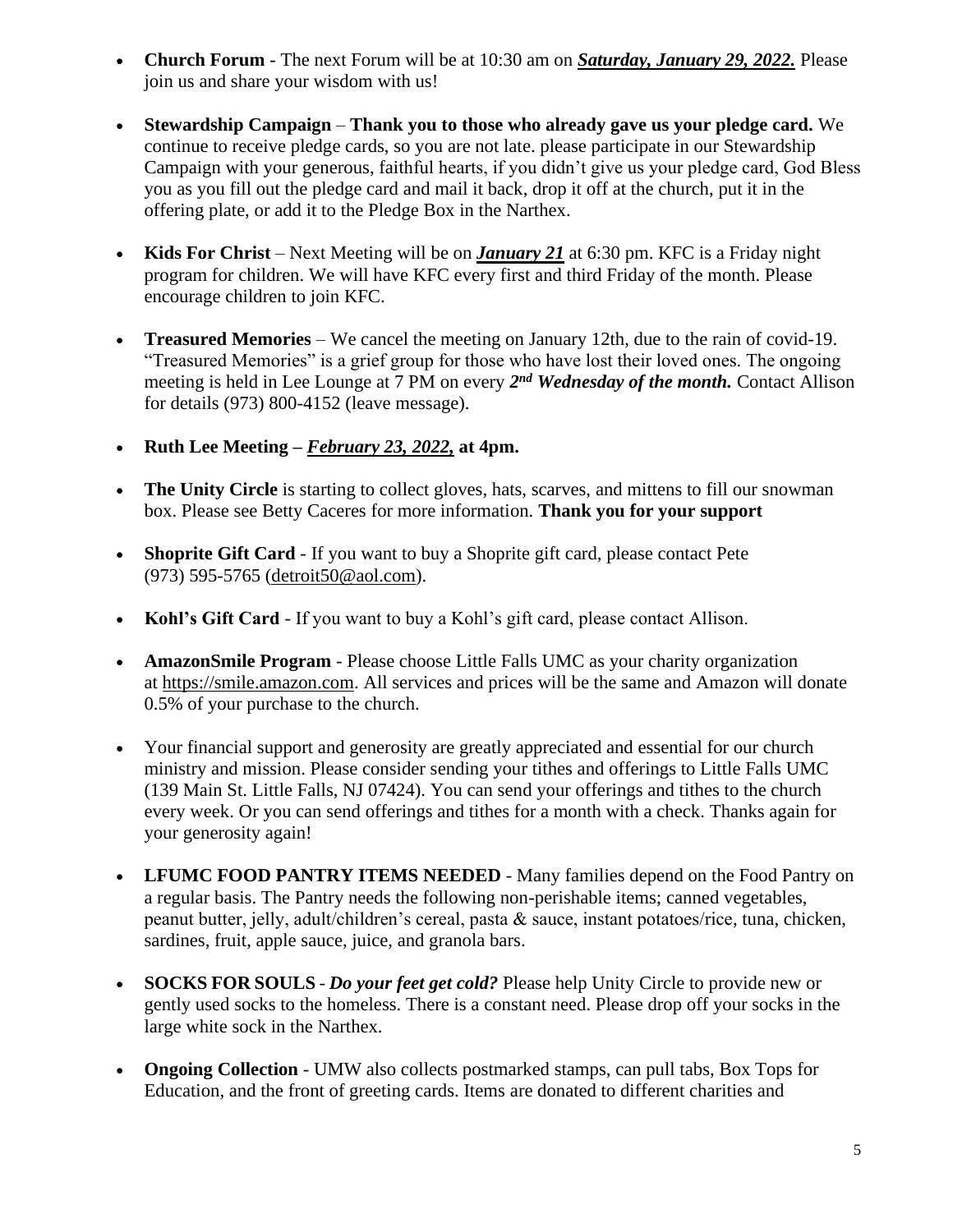organizations.

## ⭻**Hymn of Prayer** *Jesus, Name of all Names* **TFWS 2071**

Verse 1 Jesus name above all names Beautiful Savior glorious Lord Emmanuel God is with us Blessed Redeemer living Word

Verse 2 Jesus loving Shepherd Vine of the branches Son of God Prince of Peace Wonderful Counselor Lord of the universe Light of the world

## **Pausing for Silent Prayer and Confession**

## **Prayers of the People (Response: God, in Your Mercy, hear our prayers.)**

Your word of light and hope floods into our lives, O God. We have lived in darkness, in despair and fear, doubt and strife. But on this day of celebration, you remind us that we are marked by you to be witnesses to your light of new hope. As the heavens opened at Jesus' baptism, so is your love poured out on us. We have brought before you names and situations which concern us, people who face illness and grief, whose lives are torn by poverty, war, alienation, addiction, and hopelessness. We ask for your loving mercy on them, O Lord. Heal them and bind up their wounds. Help us to be people who are ready to be involved in ministries of peace and justice, bringing the light of your hope to those who dwell in darkness and despair. We ask this in Jesus' Name, AMEN.

### **The Lord's Prayer**

*Our Father, who art in heaven, hallowed be thy name, thy kingdom come, thy will be done, on earth, as it is in heaven. Give us this day our daily bread. And forgive us our trespasses, as we forgive those who trespass against us. And lead us not into temptation, but deliver us from evil, for thine is the kingdom, and the power, and the glory, forever. Amen.*

**Choir Anthem**

## *Called to the Word*

### **Prayer for Illumination**

**Leader:** Lord, open our hearts and minds by the power of your Holy Spirit, that, as the Scriptures are read and your Word proclaimed, we may hear with joy what you say to us today. **All: Amen**

### **OT Lesson Isaiah 43:1-7**

### **Restoration and Protection Promised**

**43** But now thus says the LORD, he who created you, O Jacob, he who formed you, O Israel: Do not fear, for I have redeemed you; I have called you by name, you are mine. **<sup>2</sup>** When you pass through the waters, I will be with you; and through the rivers, they shall not overwhelm you; when you walk through fire you shall not be burned, and the flame shall not consume you. **<sup>3</sup>** For I am the LORD your God, the Holy One of Israel, your Savior. I give Egypt as your ransom, Ethiopia and Seba in exchange for you. **<sup>4</sup>** Because you are precious in my sight, and honored, and I love you, I give people in return for you, nations in exchange for your life. **<sup>5</sup>** Do not fear, for I am with you; I will bring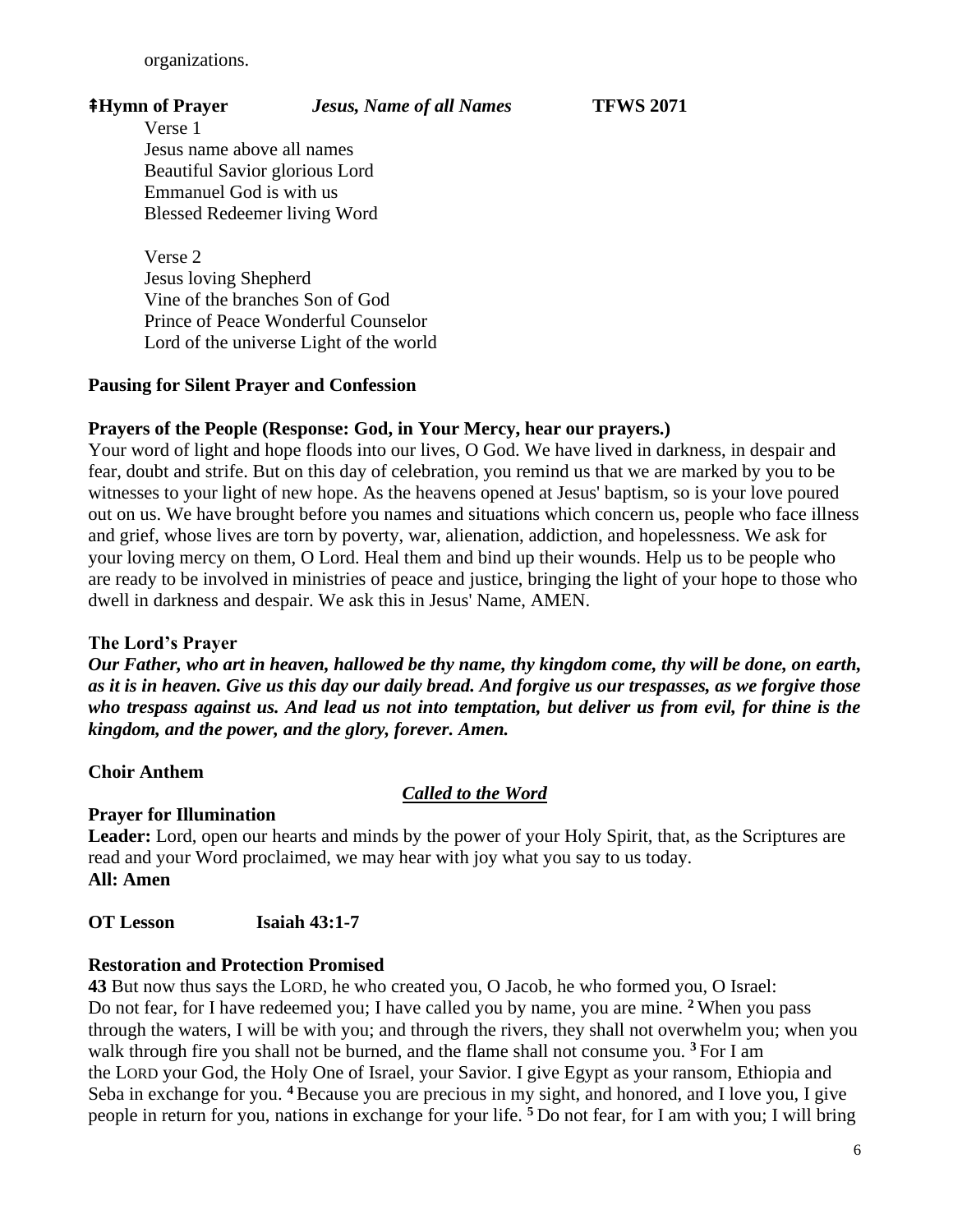your offspring from the east, and from the west I will gather you; **<sup>6</sup>** I will say to the north, "Give them up," and to the south, "Do not withhold; bring my sons from far away and my daughters from the end of the earth—**<sup>7</sup>** everyone who is called by my name, whom I created for my glory, whom I formed and made."

## *This ends the OT Lessons. Let us turn to the Gospel Lesson. Please stand, if able.*

# **Gospel Lesson Luke 3:15-17, 21-22**

<sup>15</sup> As the people were filled with expectation, and all were questioning in their hearts concerning John, whether he might be the Messiah, <sup>16</sup> John answered all of them by saying, "I baptize you with water; but one who is more powerful than I is coming; I am not worthy to untie the thong of his sandals. He will baptize you with the Holy Spirit and fire. **<sup>17</sup>** His winnowing fork is in his hand, to clear his threshing floor and to gather the wheat into his granary; but the chaff he will burn with unquenchable fire."

# **The Baptism of Jesus**

**<sup>21</sup>** Now when all the people were baptized, and when Jesus also had been baptized and was praying, the heaven was opened, **<sup>22</sup>** and the Holy Spirit descended upon him in bodily form like a dove. And a voice came from heaven, "You are my Son, the Beloved; with you I am well pleased."

Leader: This is the word of God for the people of God. **All: Thanks be to God.**

# **Message** *That Moment That Changes Everything* **Lynn Wielinga (Lay Servant)**

Good morning! I was a bit surprised last Sunday when I returned home from church Pastor Jin called me to ask if I would be willing to deliver the sermon this week due to his quarantine. I agreed, and then realized this was a bit less time than we normally have for preparation. But Pastor sent help…. In the form of worship resources that provide Lectionary readings and suggestions, notes and so on.... Thankfully! There were some interesting comments from a pastor named Rev. Dr. Derek Weber, Director of Preaching Ministries, concerning this particular Sunday that I thought I'd share with you. It seems that, and this rather irreverent part is all me, not Pastor Weber, (probably you would have figured that out) anyway…. last Saturday was Christmas, in lighting speed we got to Epiphany, on January 6, so last Thursday! Let's see, that was some 2 or so years in Bible times, I believe. Anyway, many churches celebrate Epiphany this Sunday. I love Epiphany, the Star guiding the Magi, the significance of the visit, a brand-new hope for humanity, love breaking through the dark. Even today we use the word epiphany for meaningful breakthroughs we may have.

- A 'brilliant' idea at work or school is an epiphany!
- An insight into a problem we'd missed before...
- A breakthrough…
- But none so glorious as a star's brilliance… leading learned Magi to a child who carried a message that would change the world.

But this Sunday there's more to consider. We are looking at a combined Epiphany/Baptism of the Lord Sunday. Perhaps the descending dove, the opening of heaven—like clouds parting after a storm and the light shining through—might be images to shape worship around this time. THIS imagery is all Pastor Weber's…. and far too good not to share with you. I truly like it.

Not only a great way to bridge that leap from the birth - to the toddler Jesus - to the man being baptized - All in one modern earthly week - but to capture how we often feel in our lives: caught between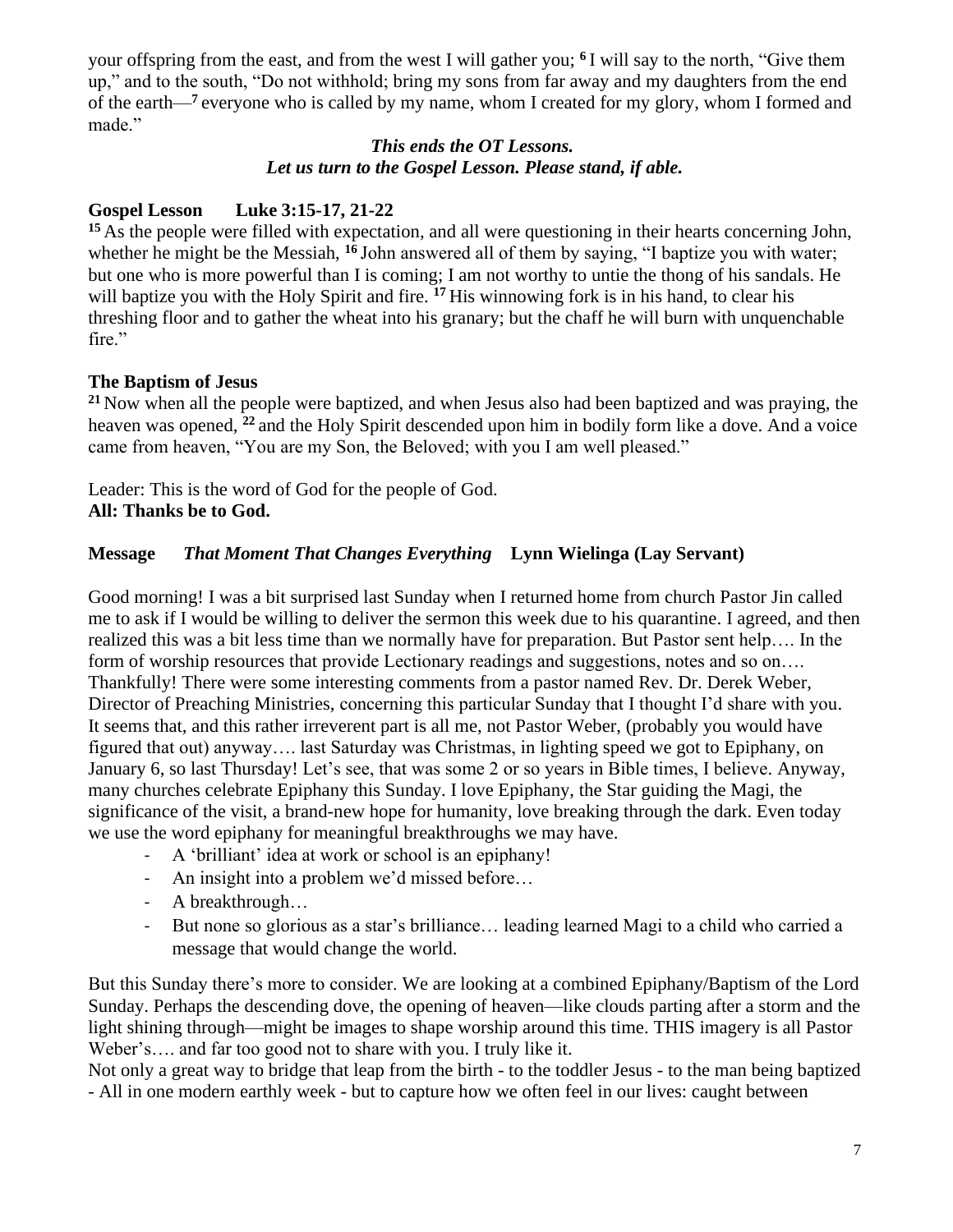glimpses of heaven through the clouds, between storms, struggling with faith through dark nights with moments of light piercing through.

Sometimes it can feel like our lives are punctuated by those moments that change everything. We know God is in EVERY moment and believe that has been true since the beginning of time… yet some moments are… momentous… the kind that divide time for all their hope or promise…. Or because they bring drastic change… or reign terror even.

The scripture today brings moments that transformed and changed:

In Acts: A moment when the ordinary transmutes in to the extraordinary when the Holy Spirit is received by two disciples …in quiet assurance before Pentecost…an indwelling of guidance unparalleled.

A moment of promise fulfilled as the Magi beheld the Christ Child after following the Star! Epiphany, bright shining hope gleaming through the dark. Stars had shone before, certainly. This one marked a moment… Jesus: human and divine… redemption and hope. The world would never be the same.

John the Baptizer, at the river baptizing those who wondered... could John be... the one? They weren't as focused on Jesus. Until it was his cousin, Jesus' turn to be baptized. And heaven opened and a dove came, and the message was clear for all to hear: It was God's acceptance of Jesus, "This is my beloved Son, in whom I am well pleased!"

Imagine being witness to THAT moment! Imagine seeing and hearing that blessing! As Christians, as followers of that Jesus, we are heirs to that blessing. At services over the years, we are urged, "Remember your baptism." Surely, that moment is one of change for your life, a dividing line of before and after, of God's love and grace.

Those moments when life was different afterward. Have you had them? We think of….

- Chance meetings with people who end up being the most important in our lives. That moment changed the course of our lives forever…
- Weddings, baby births, accomplishments, world events, celebrations, challenges... things that give meaning and value.
- And sometimes, moments of sorrow or anxiety.

These days it's easy to remember the tragic moments that change everything. We ask each other, "Do you remember when….?" Or "Where were you, when…?" Or "That was right after…" and it seems like in the last decades these have been tragic moments. Or the ones that come to mind first maybe. And, of course, even in the time of Jesus' birth there was danger and fear, as Mary and Joseph were forced to move to stay safe, as the Magi were warned to change their route, and as a time of weeping for some families was also a time of quiet hope for others.

We contend with the trials of life:

- -unrest in the world
- -natural disasters
- a pandemic
- economic worries-
- strife of every kind.

We often struggle on relying on our own strength as if it is enough, as if we know the path, we trudge stubbornly along. Overwhelmed and uncertain.

God's words ring out through Isaiah: …. Do not fear, for I have redeemed you; I have called you by name, you are mine. 43:2 When you pass through the waters, I will be with you; and through the rivers, they shall not overwhelm you; when you walk through fire you shall not be burned, and the flame shall not consume you.43:4 Because you are precious in my sight, and honored, and I love you…… Do not fear, for I am with you……everyone who is called by my name, whom I created for my glory, whom I formed and made."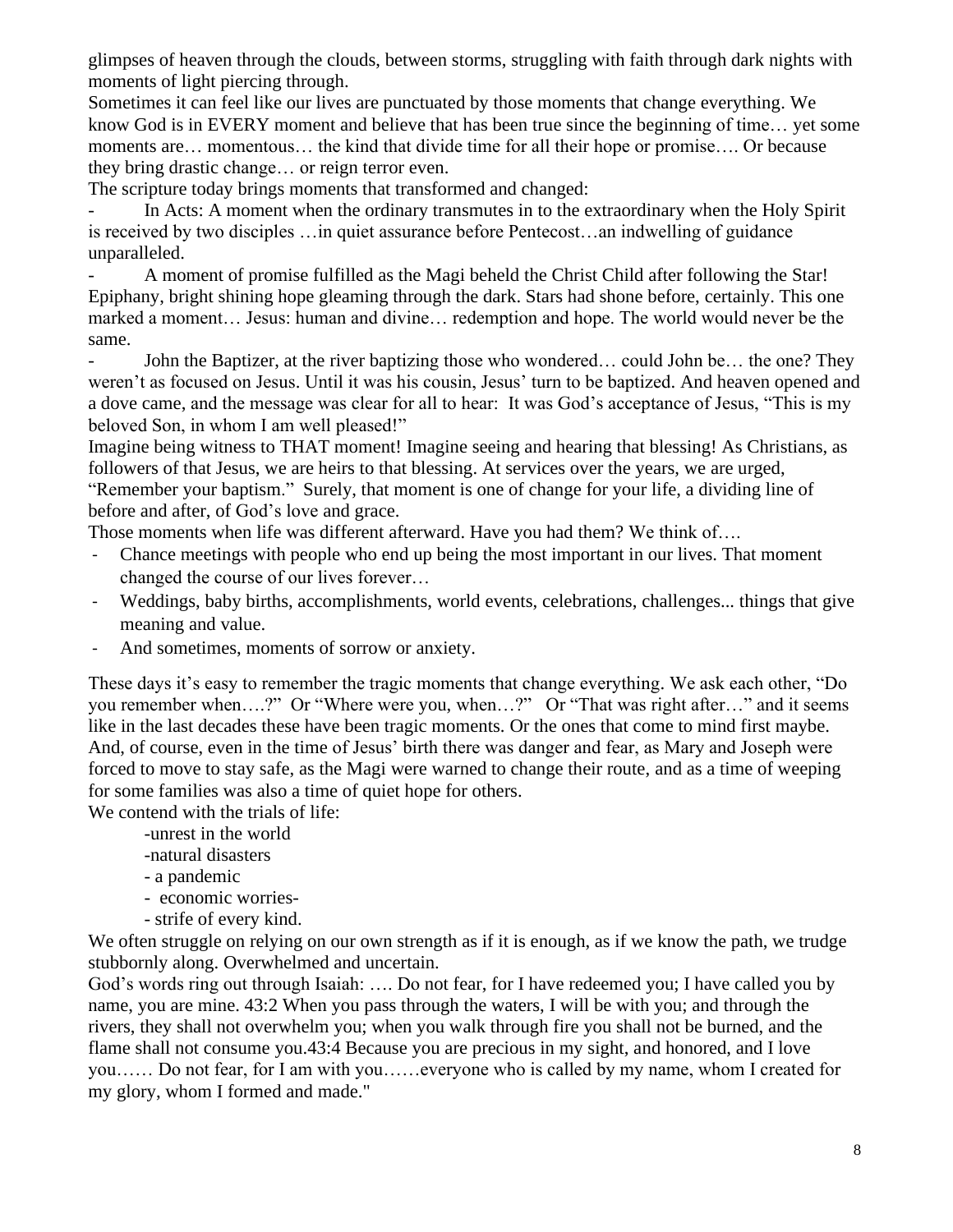We forget! God has redeemed us, a great cost. God has sent the light of Epiphany, marked the path by sending His Son, ensuring by the power of the Holy Spirit that we never have to walk it alone. His baptism, the baptism in which we share … is a that moment that changes everything for us… We don't have to rely ... we can't rely... on our own strength!

Remember your baptism! And be grateful! God counts us as precious!

Yes, God's love is light… a star to dispel darkness, the Son to follow then… and now…

Yes, God's blessing endures… as it was at Jesus' baptism in the water…

We can renew our confidence in the moment that changes everything for us!

Let it be the moment of our baptism, when we follow Jesus, the one with whom God was well pleased. Not only can we rejoice in the Light on our path, but we can help make moments that may change everything for others on their paths.

Remember your baptism… and be grateful!

And the people of God said….

AMEN!

#### *Called to Share*

#### **Response to Our Generous God**

⭻**Doxology** *Praise God, From Whom All Blessings Flow* **UMH 95**

Praise God, from whom all blessings flow; Praise Him, all creatures here below; Praise Him above, ye heav'nly host; Praise Father, Son, and Holy Ghost!

#### ⭻**Prayer of Dedication**

**All: God of new beginnings, as we move into this new year, stir in us the feelings of expectation! Kindle our hearts and minds to see possibilities for our world and for your kingdom. Help us to believe that the world we have can be better: more loving, more just, more compassionate, and looking much more like the world you've imagined for us. Lord, help us to give generously this day to empower that to happen. In the name of Christ, Savior and Redeemer, we pray. Amen.**

#### *Called to the World*

#### ⭻**Closing Hymn** *How Firm a Foundation* **UMH 529**

How firm a foundation, ye saints of the Lord, is laid for your faith in His excellent Word! What more can He say than to you He hath said, to you who for refuge to Jesus have fled?

Fear not, I am with thee, O be not dismayed, for I am thy God and will still give thee aid; I'll strengthen and help thee, and cause thee to stand upheld by my righteous, omnipotent hand.

When through the deep waters I call thee to go, the rivers of woe shall not thee overflow; for I will be with thee, thy troubles to bless, and sanctify to thee thy deepest distress.

When through fiery trials thy pathways shall lie, my grace, all sufficient, shall be thy supply;